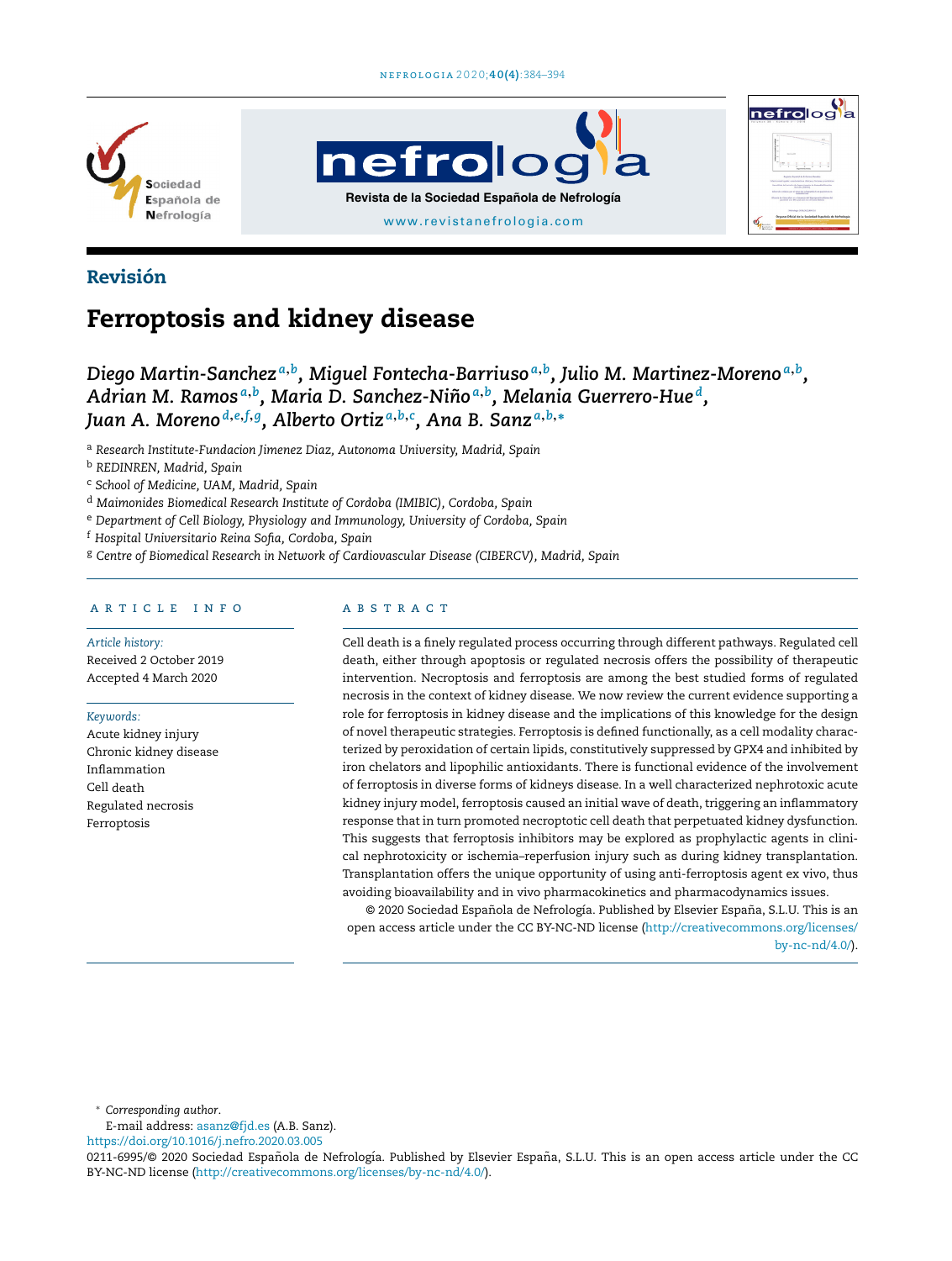#### Ferroptosis y nefropatía

#### r e s u m e n

La muerte celular es un proceso minuciosamente regulado que se desarrolla a través de diferentes vías. La muerte celular regulada, ya sea mediante apoptosis o necrosis regulada, ofrece la posibilidad de introducir una intervención terapéutica. La necroptosis y la ferroptosis se encuentran entre las formas mejor estudiadas de necrosis regulada en el contexto de la nefropatía. Revisamos los datos actuales que avalan que la ferroptosis desempeña una función en la nefropatía y las repercusiones que tiene este conocimiento en el diseño de nuevas estrategias terapéuticas. La ferroptosis se define de forma funcional como una modalidad celular caracterizada por la peroxidación de ciertos lípidos, constitutivamente suprimida por GPX4 e inhibida por quelantes férricos y antioxidantes lipofílicos. Existen datos probatorios funcionales de la implicación de la ferroptosis en diversas formas de nefropatía. En un modelo de lesión renal aguda nefrotóxica bien caracterizado, la ferroptosis provocó una ola inicial de muerte, la cual desencadenó una respuesta inflamatoria que a su vez promovió la muerte celular necroptótica que perpetuó la disfunción renal. Esto sugiere que los inhibidores de la ferroptosis pueden explorarse como agentes profilácticos en la nefrotoxicidad clínica o en la lesión por isquemia-reperfusión, como durante un trasplante de riñón. Los trasplantes ofrecen una oportunidad única para el uso de agentes inhibidores de la ferroptosis *ex vivo*, con lo que se evitarían los problemas de biodisponibilidad y los problemas de farmacocinética y farmacodinámica *in vivo*.

© 2020 Sociedad Española de Nefrología. Publicado por Elsevier España, S.L.U. Este es un artículo Open Access bajo la licencia CC BY-NC-ND ([http://creativecommons.org/licenses/](http://creativecommons.org/licenses/by-nc-nd/4.0/) [by-nc-nd/4.0/](http://creativecommons.org/licenses/by-nc-nd/4.0/)).

# Regulated necrosis

*Palabras clave:* Lesión renal aguda Enfermedad renal crónica

Inflamación Muerte celular Necrosis regulada Ferroptosis

Cell death is a finely regulated process occurring through different molecular pathways. Whereas apoptosis is an active and programmed cell death mode, necrosis has been classically defined as an accidental cell death not subjected to molecular regulation. However, in recent years, different forms of regulated necrosis have been described, including necroptosis, ferroptosis, pyroptosis, or mitochondria permeability transition regulated necrosis  $(MPT-RN)^{1,2}$  $(MPT-RN)^{1,2}$  $(MPT-RN)^{1,2}$ [\(Table](#page-2-0) 1). A common feature of regulated necrosis is cell membrane rupture with release of intracellular contents promoting an inflammatory response that may amplify tissue injury and activate other cell death modalities. This auto-amplification loop driven by necrosis has been named necroinflammation.[3](#page-7-0)

The best-characterized form of regulated necrosis is necroptosis,<sup>[4](#page-7-0)</sup> defined as a necrotic cell death dependent on the kinase activity of RIPK1, which, upon stimulation, phosphorylates and activates RIPK3, which in turn activates MLKL, forming a complex that induces plasma membrane rupture.<sup>[5](#page-7-0)</sup>

In ferroptosis, cell death occurs through massive lipid peroxidation that leads to plasma membrane rupture. $1$ Glutamate-induced cell death mediated by inhibition of the cystine/glutamate antiporter Xc and consequent oxidative stress was termed "oxytosis" in the early  $2000s$ .<sup>[6](#page-7-0)</sup> However, oxytosis and ferroptosis are now considered two names for the same cell death pathway. $7,8$ 

MPT-RN is triggered by perturbations of the intracellular microenvironment, such as elevated calcium concentrations, which induce an abrupt loss of the impermeability of the inner

mitochondrial membrane to small solutes following opening of a so-called mitochondrial permeability transition pore (mPT) which requires Cyclophilin D. This results in rapid  $\Delta \psi$ m dissipation, osmotic breakdown of both mitochondrial membranes, and necrotic cell death. $^1$  $^1$  In some circumstances, mPT  $\,$ can trigger apoptosis due to cytochrome c release.<sup>[5](#page-7-0)</sup>

Pyroptosis is a non-apoptotic caspase-dependent cell death which ultimately drives the cleavage of gasdermin D, which translocates to the plasma membrane and binds phospholipids, thus inducing the formation of pores that ultimately cause membrane lysis.<sup>[9,10](#page-7-0)</sup>

Extracellular traps (ETs) are web-like structures composed of double stranded DNA, histones, antimicrobial peptides, and proteases, ejected by immune cells to ensnare microbes in a sticky matrix of extracellular chromatin and microbicidal proteins. $11$  ETs were first observed in neutrophils and called NETs (neutrophil ETs). Netotic cell death or NETosis consists of the release of granular enzymes to the nucleus, followed by histone citrullination, chromatin decondensation, nuclear envelope disruption, release of NETs and cell death.<sup>[12](#page-7-0)</sup> However, under some conditions, neutrophils releasing NETs remain viable.<sup>[13,14](#page-7-0)</sup> This is usually associated with release of mitochondrial DNA, rather than nuclear DNA.[12](#page-7-0) RIPK3/MLKL-dependent lytic death may also result in NET generation.<sup>[15](#page-8-0)</sup> Macrophages may also release ETs, called METs and undergo METosis.<sup>[16](#page-8-0)</sup>

# Molecular mechanisms of ferroptosis

Ferroptosis is a caspase-independent form of cell death characterized by massive lipid peroxidation at the plasma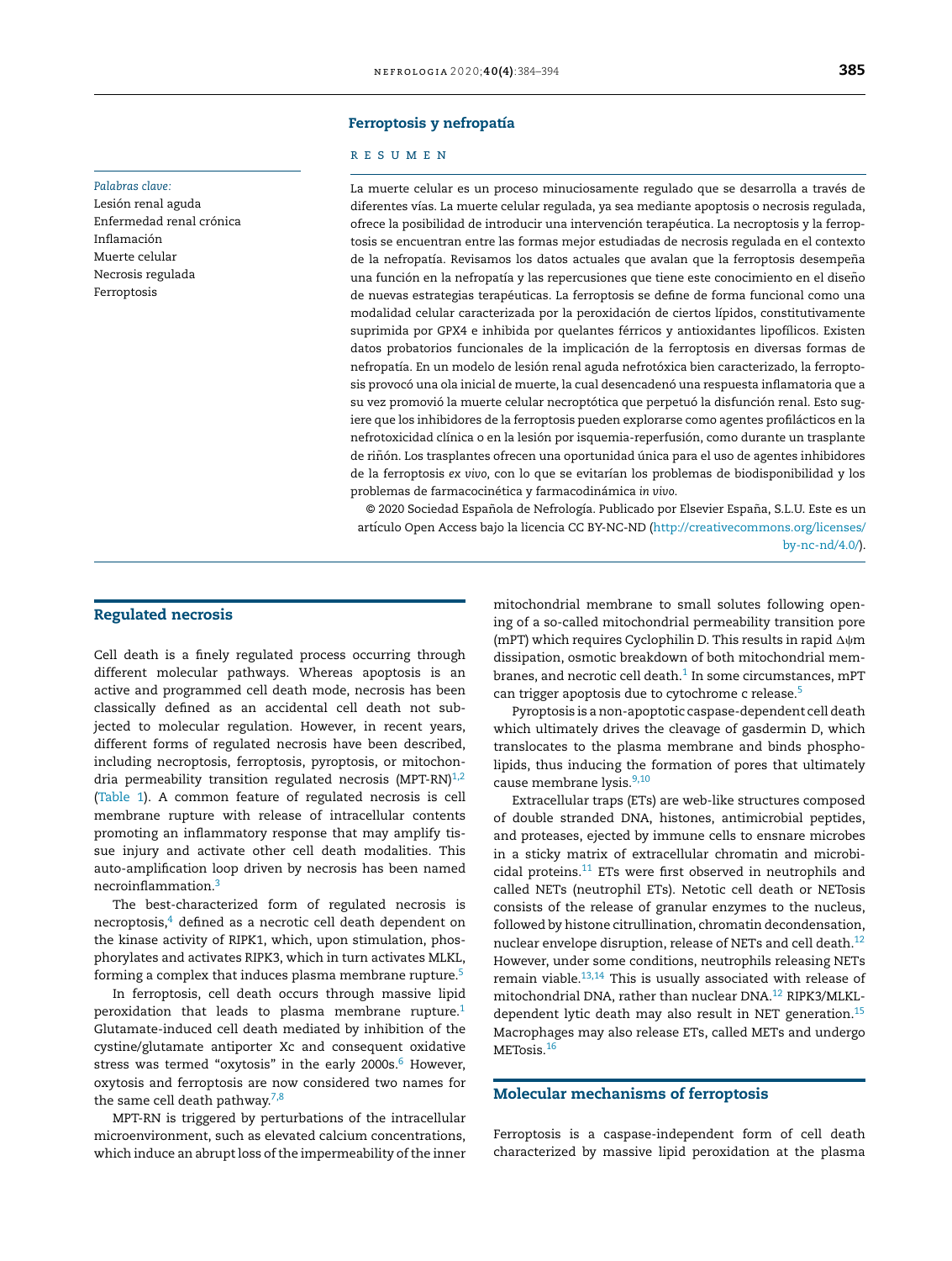<span id="page-2-0"></span>

| Table 1 - Mechanism of regulated necrosis and relevance for kidney disease. |                      |                             |           |  |  |  |
|-----------------------------------------------------------------------------|----------------------|-----------------------------|-----------|--|--|--|
| Pathway                                                                     | Key proteins         | Experimental kidney disease | Reference |  |  |  |
| Necroptosis                                                                 | RIPK1, RIPK3, MLKL   | <b>IRI</b>                  | 56,58     |  |  |  |
|                                                                             |                      | Folic acid-AKI              | 60,68     |  |  |  |
|                                                                             |                      | Rhabdomyolysis              | 57,76     |  |  |  |
|                                                                             |                      | Crystal nephropathy         | 75,77     |  |  |  |
|                                                                             |                      | Cisplatin-AKI               |           |  |  |  |
|                                                                             |                      | <b>UUO</b>                  |           |  |  |  |
|                                                                             |                      | Subtotal nephrectomy        |           |  |  |  |
|                                                                             |                      | ANCA-associated vasculitis  |           |  |  |  |
| Ferroptosis                                                                 | ACSL4, LOXs          | IRI                         | 21,54     |  |  |  |
|                                                                             | GPX4                 | Folic acid-AKI              | 59,67     |  |  |  |
|                                                                             | xCT antiporter       | Rhabdomyolysis              | 29        |  |  |  |
|                                                                             |                      | Crystal nephropathy         |           |  |  |  |
|                                                                             |                      | Cisplatin-AKI               |           |  |  |  |
| MPT-RN                                                                      | Cyclophilin D        | IRI                         | 58,61     |  |  |  |
|                                                                             |                      | Cisplatin-AKI               |           |  |  |  |
|                                                                             |                      | Crystal nephropathy         |           |  |  |  |
| Pyroptosis                                                                  | NLRP3, ASC           | IRI                         | 88,89     |  |  |  |
|                                                                             | Caspase 1            | Cisplatin-AKI               |           |  |  |  |
|                                                                             | IL-1 $\beta$ , IL-18 | Septic AKI                  |           |  |  |  |
|                                                                             | Gasdermin D          |                             |           |  |  |  |
| <b>NETosis</b>                                                              | PAD <sub>4</sub>     | Systemic autoimmune         | 90        |  |  |  |
|                                                                             | Neutrophil elastase  | diseases:                   |           |  |  |  |
|                                                                             | Myeloperoxidase      | SLE and ANCA-associated     |           |  |  |  |
|                                                                             |                      | vasculitis                  |           |  |  |  |

IRI: ischemia–reperfusion injury; UUO: unilateral ureteral obstruction; SLE: systemic lupus erythematosus; ANCA: antineutrophil cytoplasm antibody.



Fig. 1 – Molecular mechanisms of ferroptosis. Exacerbated esterification of arachidonic acid (AA) increases phosphatidylethanolamine-AA species which can be oxidized by lipoxygenase (LOX) leading to cell death by ferroptosis. ACSL4 and LPCAT3 favor ferroptosis since they mediate AA-PE species generation. In contrast, glutathione peroxidase 4 (GPX4) reduces lipid hydroperoxides (L-OOH) producing oxidized glutathione (GSSG) and negatively regulating ferroptosis. Inhibitors of the Xc antiporter, of glutathione synthesis and of GPX4 activity are inductor of ferroptosis since they reduce cellular anti-oxidative capacity. Ferroptosis can be prevented by scavengers of lipid peroxidation, inhibitors of phospholipid synthesis and LOXs, iron chelators and lipophilic antioxidants.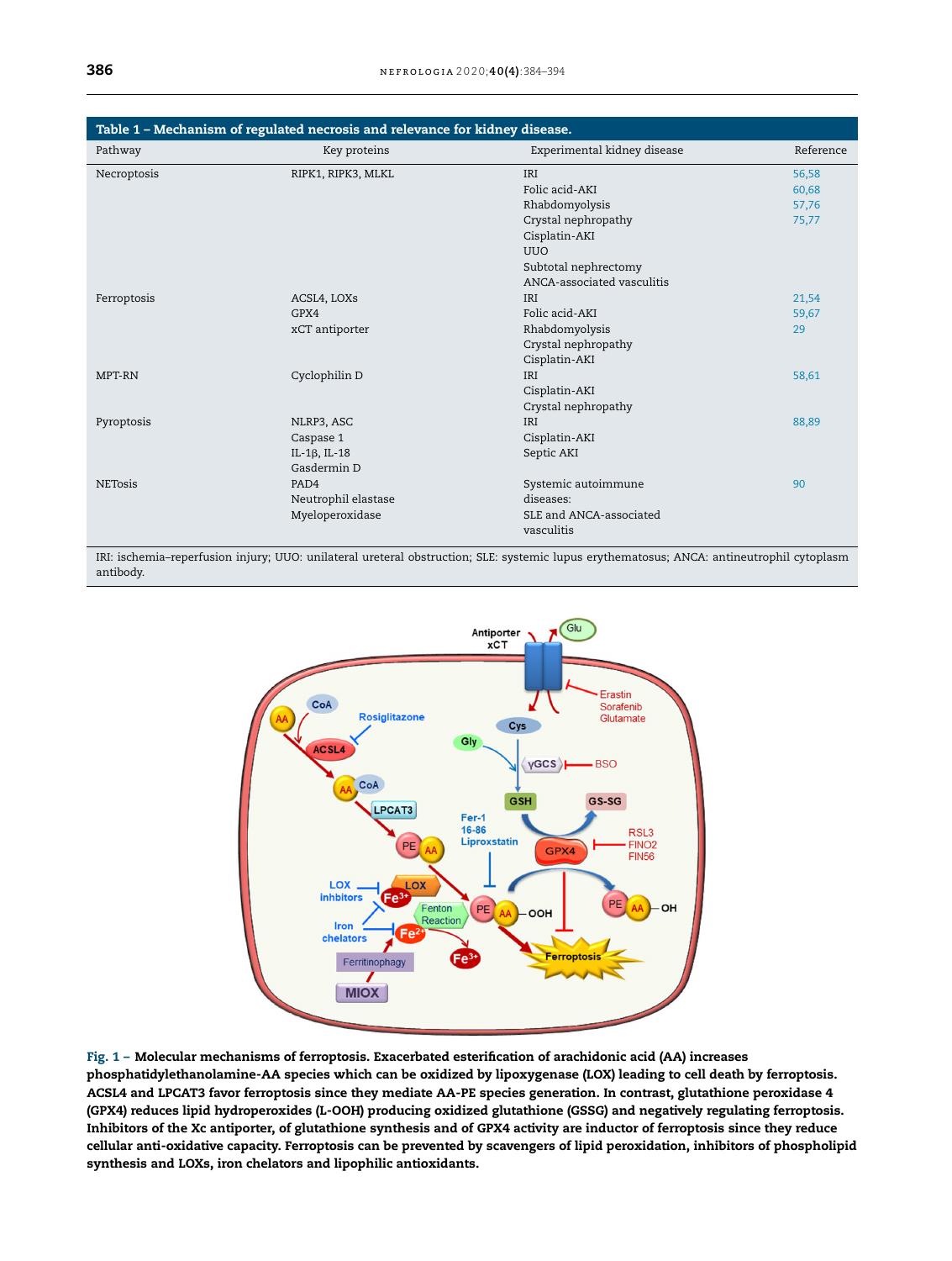membrane and/or subcellular compartments such as mitochondria, endoplasmic reticulum or lysosomes $^{7,17-19}$  ([Fig.](#page-2-0) 1). Ferroptosis is involved in neurotoxicity, neurodegenerative disease, liver and heart ischemia/reperfusion injury (IRI) and acute kidney injury (AKI). $20,21$  Sensitivity to ferroptosis depends on different biological processes, including amino acid, iron, and polyunsaturated fatty acid metabolism, and the biosynthesis of glutathione, phospholipids, NADPH, and coenzyme  $Q10<sup>22</sup>$  $Q10<sup>22</sup>$  $Q10<sup>22</sup>$  Reduced glutathione (GSH) is the major intracellular antioxidant and glutathione biosynthesis is limited by cysteine availability. In this sense, inhibition of the cystine/glutamate antiporter Xc promotes cell death by ferroptosis in some cell types. Xc<sup>−</sup> is inhibited directly by erastin or its more potent analogs imidazole ketone erastin (IKE) and piperazine erastin (PE), or indirectly by sorafenib or high extracellular glutamate concentrations.<sup>[7,23](#page-7-0)</sup> However, some cells use the transsulfuration pathway to synthesize cysteine becoming resistant to Xc<sup>−</sup> inhibitors.[24](#page-8-0) Moreover, buthionine-(S, R)-sulfoximine (BSO), an inhibitor glutamatecysteine ligase, interferes with GSH synthesis and can also promote ferroptosis.[25](#page-8-0)

Additionally, loss of glutathione peroxidase 4 (GPX4) activity elicits ferroptosis. GPX4 is a GSH-dependent enzyme that reduces lipid hydroperoxides (L-OOH) into the corresponding alcohols (L-OH) producing oxidized glutathion (GSSG). Genetic knockdown of GPX4 or its chemical inhibition with RSL3 increased intracellular lipid hydroperoxide levels and promoted ferroptotic cell death independently of Xc<sup>−</sup> status.[26](#page-8-0) FINO2 and FIN56 were recently identified as compounds that decrease GPX4 activity either directly or indirectly.[27](#page-8-0)

Lipid metabolism is a key driver of cell sensitivity to ferroptosis: the amount and localization of polyunsaturated fatty acids (PUFAs) determine the occurrence of ferroptosis. Phospholipid derivatives of arachidonic acid (AA) or adrenoyl acid are most susceptible to lipid peroxidation during ferroptosis.[28–30](#page-8-0) In this line, Acyl-CoA synthetase long-chain family member 4 (ASCL4) and lysophosphatidylcholine acyltransferase 3 (LPCAT3), both involved in the insertion of PUFAs, such AA, into cell membranes, have been identified as potential points of regulation of ferroptosis. In fact, AA containing phosphatidylethanolamine (AA-PE) species is specifically oxidized during ferroptosis and incubation with AA promotes ACSL4-dependent ferroptosis in cultured fibroblasts.[30,31](#page-8-0) Moreover, ACSL4 contributes to ferroptosis in breast cancer cells and in intestinal IRI.<sup>[31,32](#page-8-0)</sup>. However, LPCAT3 is not required for ferroptosis induction.<sup>[31](#page-8-0)</sup>

Both, non-enzymatic (Fenton chemistry) and enzymatic (lipoxygenases, LOXs) mechanisms may trigger lipid peroxidation.[33,34](#page-8-0) However, the specific contribution of each mechanism is unclear and it may differ for different ferropto-sis inducers.<sup>[34](#page-8-0)</sup> At which regulatory point iron contributes to ferroptosis is unclear. Iron is required for Fenton Chemistry, but LOXs are non-heme iron-containing proteins whose function could be regulated by iron levels. $35$  Further studies are necessary to determine the relative contribution of iron to both pathways.

The molecular link between lipid peroxidation and cell death remains unclear. Potential mechanisms include membrane disruption, formation of protein pores, and generation of toxic oxidation products as malondialdehyde (MDA) and 4-hydroxynonenal (4-HNE).<sup>[33](#page-8-0)</sup>

From a therapeutic point of view, pharmacological inhibitors of ferroptosis may be used to prevent ferroptosisinduced tissue injury. These include inhibitors of ACSL4 or LOXs, iron chelators, lipophilic antioxidants, and the small molecules ferrostatins and liproxstatins that inhibit lipid peroxidation, possibly by acting as radical-trapping antioxidants $^{22}$  $^{22}$  $^{22}$  ([Table](#page-4-0) 2). All these inhibitors have been broadly used to assess the role and molecular regulation of ferroptosis in cultured cells, but their use in vivo is limited by low stability and efficacy. Thus, the development of more stable ferroptosis inhibitors that are safe to use in human disease is an unmet clinical need.

#### Ferroptosis and disease

Recently, ferroptosis has been reported as a relevant cell death subroutine in cardiomyocytes. Myocardial ferroptosis promotes heart failure (HF), myocardial infarction, heart transplantation and doxorubicin-induced cardiotoxicity. $22$ Cardiac IRI is a critical event leading to HIF-induced transferrin receptor-1 upregulation and iron overload, reactive oxygen species generation, lipid oxidative damage and ferroptosis.<sup>[36](#page-8-0)</sup> Moreover, mitochondrial iron accumulates in rat myocardial IRI cell-permeable iron chelators decreased myocardial injury.<sup>[37](#page-8-0)</sup> Iron accumulation also induced Nuclear factor erythroid 2-related factor 2 (Nrf2)-mediated Heme-oxygenase (Hmox) up-regulation, mitochondrial lipid peroxidation and ferroptosis in doxorubicin and IRI-induced HF.[38](#page-8-0) Myocardial Toll like receptor 4 (TLR4) and NADPH oxidase 4 (NOX4) knowdown also reduced ventricular remodeling and cardiomyocyte ferroptosis in rat HF.[39](#page-8-0)

Ferroptosis contribution to chronic obstructive pulmonary disease pathogenesis was demonstrated in either GPX4 defi-cient or overexpressing mice.<sup>[40](#page-8-0)</sup>

A role of ferroptosis in hereditary hemochromatosis progressing to liver cirrhosis was hypothesized. Liver accumulation results from loss-of-function mutations in genes encoding negative regulators of iron absorption. Indeed, in murine hereditary hemochromatosis, ferrostatin prevented liver damage as judged by lower levels of lipid peroxidation, serum transaminase activity and liver collagen deposition. $41$ The most common liver disease, simple steatosis during nonalcoholic fatty liver disease, may led to steatohepatitis characterized by lipid droplet accumulation, inflammation and fibrosis. Similar to the role of ferroptosis as the initial driver of cell death folic acid-induced AKI, discussed below, ferroptosis is the main driver, rather than apoptosis and necroptosis, of steatohepatitis in a mice fed a choline-deficient, methionine-supplemented diet.<sup>[42](#page-8-0)</sup>

There are several in vivo links between ferroptosis-related events and human or experimental neurological disorders (e.g. Alzheimer, Parkinson, ferroptosis-related events, and Huntington disease, amyotrophic lateral sclerosis, Friedreich ataxia, traumatic brain injury, stroke, periventricular leukomalacia), namely iron accumulation in specific brain neuronal areas, reduced GSH activity or content, reduced GPX4 protein levels and cell loss.<sup>[43](#page-8-0)</sup> For instance, iron accumulates in areas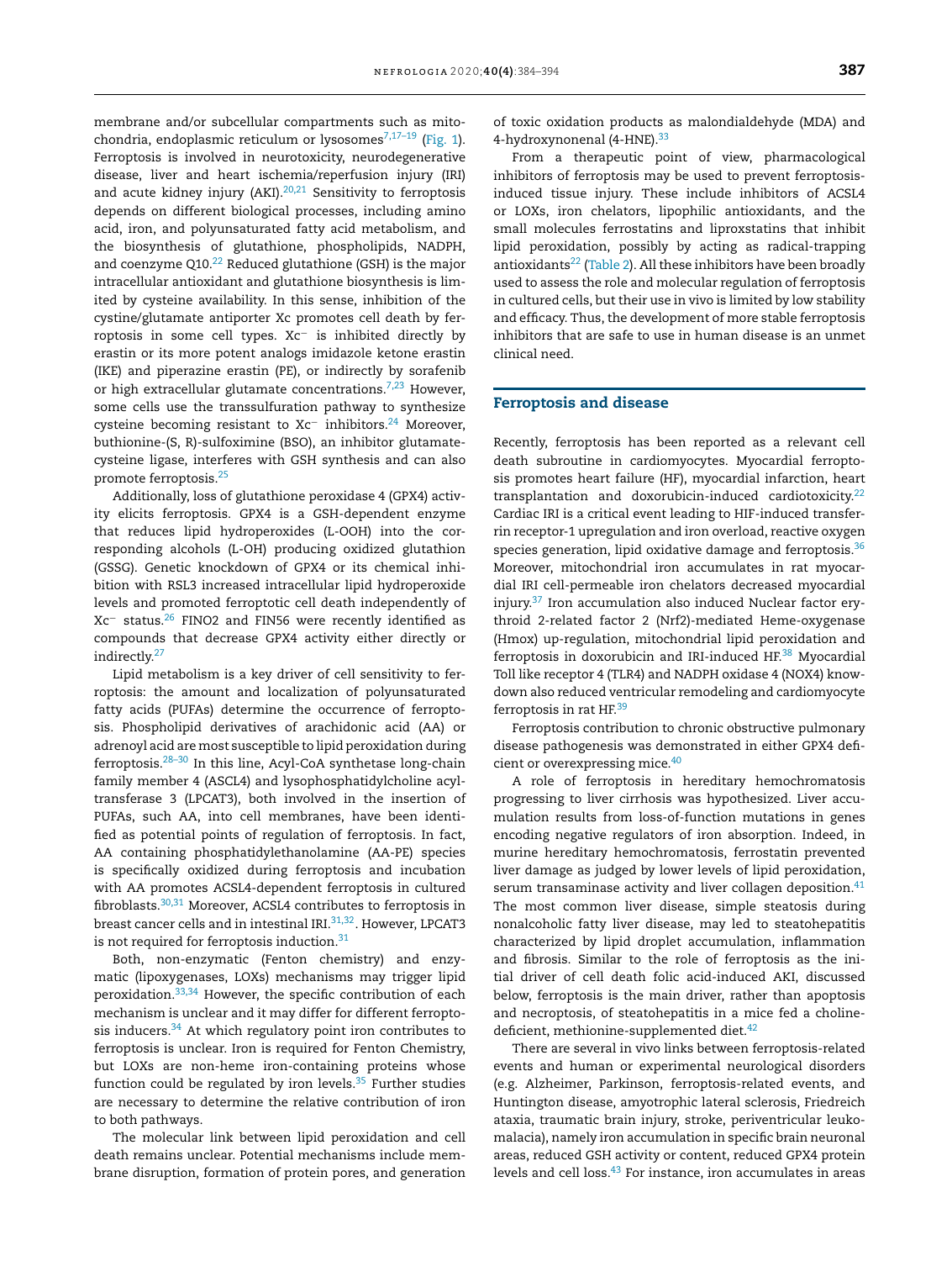<span id="page-4-0"></span>

| Table 2 - Targeting ferroptosis in experimental AKI. |                        |                             |                                 |           |  |
|------------------------------------------------------|------------------------|-----------------------------|---------------------------------|-----------|--|
| Molecule                                             | Target                 | Experimental kidney disease | Effect                          | Reference |  |
| Ferrostatin-1                                        | Scavenger of lipid     | <b>IRI</b>                  | ↑ renal function                | 21,54     |  |
|                                                      | peroxidation           | Cisplatin                   | $\downarrow$ tubular injury     | 59,67     |  |
|                                                      |                        | Folic acid-AKI              | $\downarrow$ tubular cell death | 29        |  |
|                                                      |                        | Rhabdomyolysis              | $\downarrow$ lipid peroxidation |           |  |
| $16 - 86$                                            | Scavenger of lipid     | <b>IRI</b>                  | ↑ renal function                | 54        |  |
|                                                      | peroxidation           |                             | $\downarrow$ tubular injury     |           |  |
| Liproxstatin                                         | Scavenger of lipid     | $GPX4^{-/-}$ mice           | $\uparrow$ survival             | 28        |  |
|                                                      | peroxidation           |                             | ↓ tubular cell death            |           |  |
|                                                      |                        |                             | $\downarrow$ tubular injury     |           |  |
| Rosiglitazone                                        | ACSL4 inhibitor        | $GPX4^{-/-}$ mice           | survival                        | 31        |  |
| PD146176                                             | $15$ -LOX              | Not tested in kidney        |                                 |           |  |
| Deferoxamine                                         | Iron chelator          | IRI and rhadomyolysis       | ↑ renal function                | 86,91     |  |
|                                                      |                        | but ferroptosis not         | $\downarrow$ lipid peroxidation |           |  |
|                                                      |                        | explored                    |                                 |           |  |
| Vitamin E                                            | Lipophilic antioxidant | IRI and cisplatin but       | ↑ renal function                | 92,93     |  |
|                                                      |                        | ferroptosis not explored    | tissue damage                   |           |  |
| IRI: ischemia reperfusion injury; LOX: lipoxygenase. |                        |                             |                                 |           |  |

susceptible to Alzheimer's disease that show plaque formation, even before aggregation of  $A\beta$  and tau proteins which is also favored by oxidative stress. $44-46$ 

# Ferroptosis markers

Therapeutic interventions benefit from the availability of biomarkers that provide information on the state of activation of the therapeutic target and monitor the effectiveness of the therapeutic intervention in suppressing the target. Thus, the hallmarks of ferroptosis are potential biomarkers in the clinic. Oxidation products such as MDA or 4-HNE could be markers oflipid peroxidation during ferroptosis. In this regard, MDA and 4-HNE levels are increased in pathological situations where ferroptosis could have a clinical relevance such as neurodegenerative and cardiovascular diseases. $47-51$  In this line, a clinical trial in Amyotrophic Lateral Sclerosis confirmed the predictive value for six of four biomarkers associated to ferroptosis, neuronal integrity, DNA oxidation, lipid peroxidation and iron status.<sup>[52](#page-9-0)</sup> However, additional pathways could modulate these biomarkers and their specificity for ferroptosis is highly questionable. Therefore, it would be desirable the identification of specific markers of ferroptosis. ACSL4 expression is increased in experimental kidney and intestinal IRI and this correlated with the severity of the injury. $32,53$  In addition, tubular ASCL4 expression was increased in human post-transplantation AKI.<sup>[53](#page-9-0)</sup> While ASCL4 activation contributes to ferroptosis, whether ACSL4 levels (not activity) provides information on ferroptosis occurrence is yet unclear. Recent reports indicate that lipid peroxidation during ferroptosis could have a specific pattern. PE-AA is most susceptible to suffer oxidation during ferroptosis.[28,29](#page-8-0) Thus, the analysis of the oxy-lipidome could provide ferroptosis biomarkers.

# Ferroptosis and kidney disease

Ferroptosis has been involved in several forms of AKI by functional in vivo studies targeting ferroptosis with chemical inhibitors or gene expression modulation. Indeed, it has shown to cause synchronized necrosis of renal tubules in mod-els of IRI and oxalate crystal-induced AKI.<sup>[54](#page-9-0)</sup> Synchronization is the well-known phenomenon of some tubules being severely affected while others are relatively preserved during kidney injury.

# *Kidney IRI*

The kidneys are highly susceptible to IRI, which represents a common clinical problem. Kidneys are injured both during both ischemia and subsequent reperfusion, leading to tubular cell death, AKI, and potentially to subsequent a progressive chronic kidney injury. There is accumulating evidence for a role of regulated necrosis and, specifically, ferroptosis, in kidney IRI. Both ferrostatin-1 and its more stable analog 16–86 prevented AKI in mice with severe kidney IRI, reducing tubular injury and improving renal function, but 16–86 was more effective. In addition, combined inhibition of necroptosis, MPT-RN and ferroptosis offered complete protection from ultra-severe kidney IRI, being more effective that monotherapy. This suggests that the three pathways cooperate to cause AKI in kidney IRI.<sup>[54](#page-9-0)</sup> In this regard, in cell culture experiments, deficiency of the necroptotic protein MLKL favored the occurrence of ferroptosis, and absence of the pro-ferroptotic protein ACSL4 favored the occurrence of necroptosis.<sup>[53](#page-9-0)</sup> Furthermore, in kidney IRI, MLKL deficiency accelerated the increase in ACSL4 expression, potentially suggesting accelerated ferroptosis when necroptosis is suppressed, but prophylactic 16–86 followed by additional doses every 3h was not protective.<sup>[53,54](#page-9-0)</sup> Despite the authors suggestion that increased ACSL4 represents increased ferroptosis when necroptosis is suppressed, the fact that 16–86 failed to prevent kidney dysfunction in MLKL deficient mice indeed argues against recruitment of ferroptosis in this model, and, consequently argues against a role for ACSL4 as a marker of ferroptosis in vivo.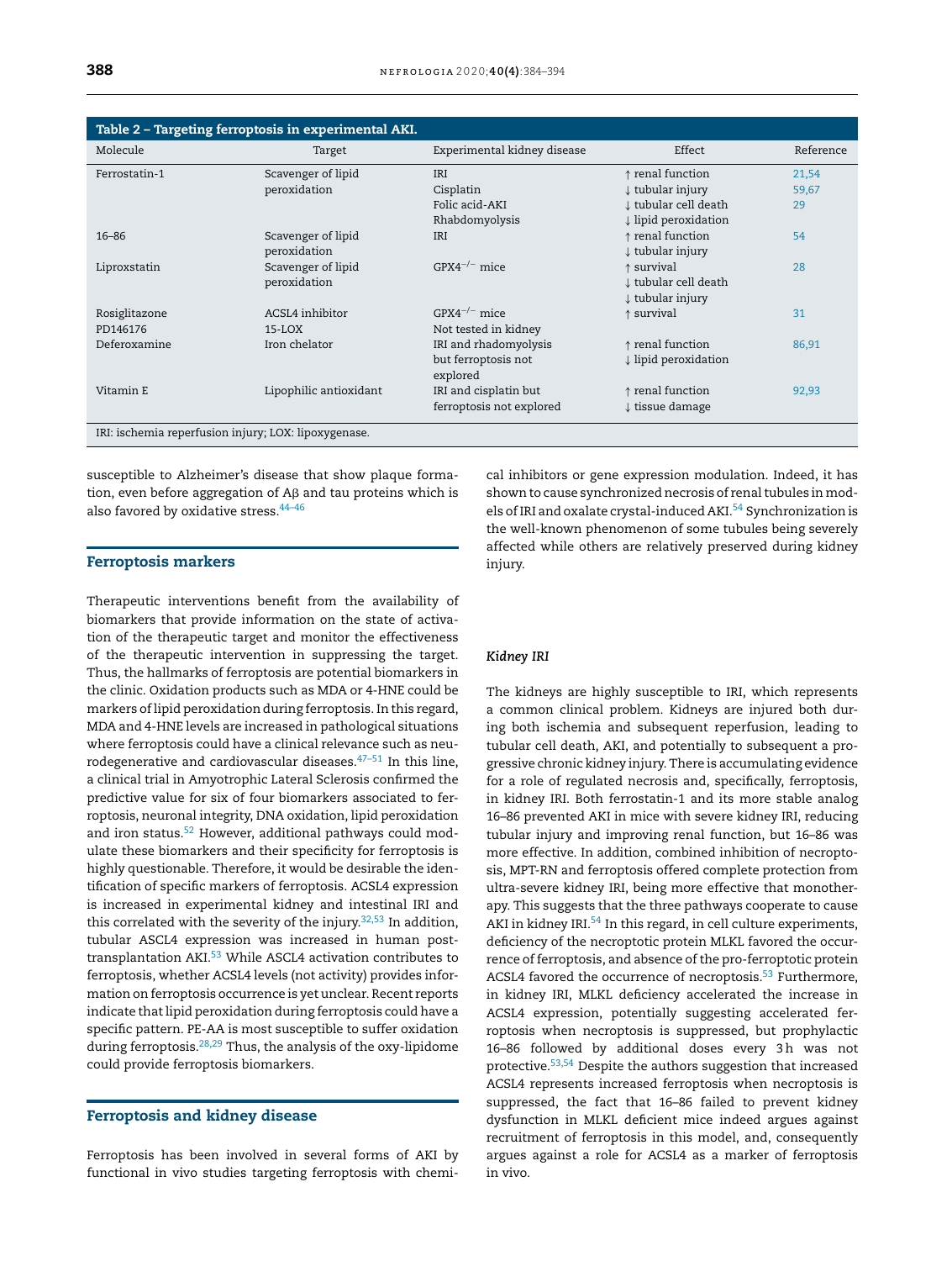

Fig. 2 – Interplay of different forms of regulated necrosis in the course of AKI and therapeutic implications. Ferroptosis is an early event that triggers an inflammatory response and, dependent of inflammation, a secondary wave of necroptotic cell death that amplifies and maintains kidney dysfunction. Ferroptosis occurs before current diagnosis of AKI and its targeting could be useful for prevention, while, necroptosis is sensitive to therapeutic intervention since is initiated after AKI has been triggered.

# *Toxic and crystal-induced AKI*

Nephrotoxicity and crystal-induced kidney injury are also frequent causes of AKI. Experimental cisplatin and folic acid nephropathy are frequently studied models which have a human counterpart.<sup>[55](#page-9-0)</sup> Folic acid-AKI is characterized by a tubular cell death and there is evidence that early injury is mediated by ferroptosis: whereas single prophylactic doses of either or both apoptosis or necroptosis inhibitors were not protective, a single prophylactic dose of ferrostatin-1 reduced renal injury and improved renal function.<sup>[21](#page-8-0)</sup> Moreover, ferrostatin-1 prevented the inflammatory response and the expression of necroptotic proteins, suggesting that ferroptosis may activate other pathways of cell death, including necroptosis, which was previously shown to depend on the proinflammatory cytokine TWEAK and its receptor Fn14 in this model.[21,56](#page-8-0) In this regard, folic acid nephropathy could represent an excellent model to study ferroptosis biomarkers, given the demonstrated role of ferroptosis, the high levels of kidney 4-HNE and oxygenated AA-PE species and the response of both markers to ferrostatin-1. $21,29$  Moreover, in folic acid nephropathy, ferroptosis is an early event that triggers an inflammatory response and a secondary wave of necroptotic cell death that amplifies and maintains kidney dysfunction $56$ (Fig. 2).

Cisplatin is a nephrotoxic cancer chemotherapy drug. Genetic targeting or chemical inhibition of necroptosis preserved renal function in cisplatin nephrotoxicity in vivo and decreased tubular cell death in vitro.<sup>[57,58](#page-9-0)</sup> Ferroptosis also contributes to cisplatin nephrotoxicity. In mice, a single prophylactic dose of ferrostatin-1 attenuated kidney injury and improved renal function assessed 3 days later. The enzyme myo-inositol oxygenase, a proximal tubular enzyme that exacerbates cellular redox injury, played a key role in cisplatin-induced ferroptosis.<sup>[59](#page-9-0)</sup> However, discrepant results were reported in cultured tubular cells. Ferrostatin-1 weakly decreased cisplatin-induced HK2 death, while the necropto-sis inhibitor necrostatin-1 was not protective.<sup>[59](#page-9-0)</sup> HK-2 cells are a human proximal tubular cell line. By contrast, blocking necroptosis protected primary murine tubular cells from cisplatin-induced death.[57](#page-9-0) Different experimental conditions may account for this discrepancy: different sources of tubular cells and different timing and doses of cisplatin.[57,59](#page-9-0) Blocking necroptosis and ferroptosis under the same experimental conditions may solve the discrepancy.

Crystal nephropathies may trigger three different pathways of regulated necrosis: necroptosis, ferroptosis and MPT-RN. The role of both necroptosis and MPT-RN has been studied in-depth, and prophylactic inhibition of both pathways offered protection at 24h after injury. $60,61$  In addition,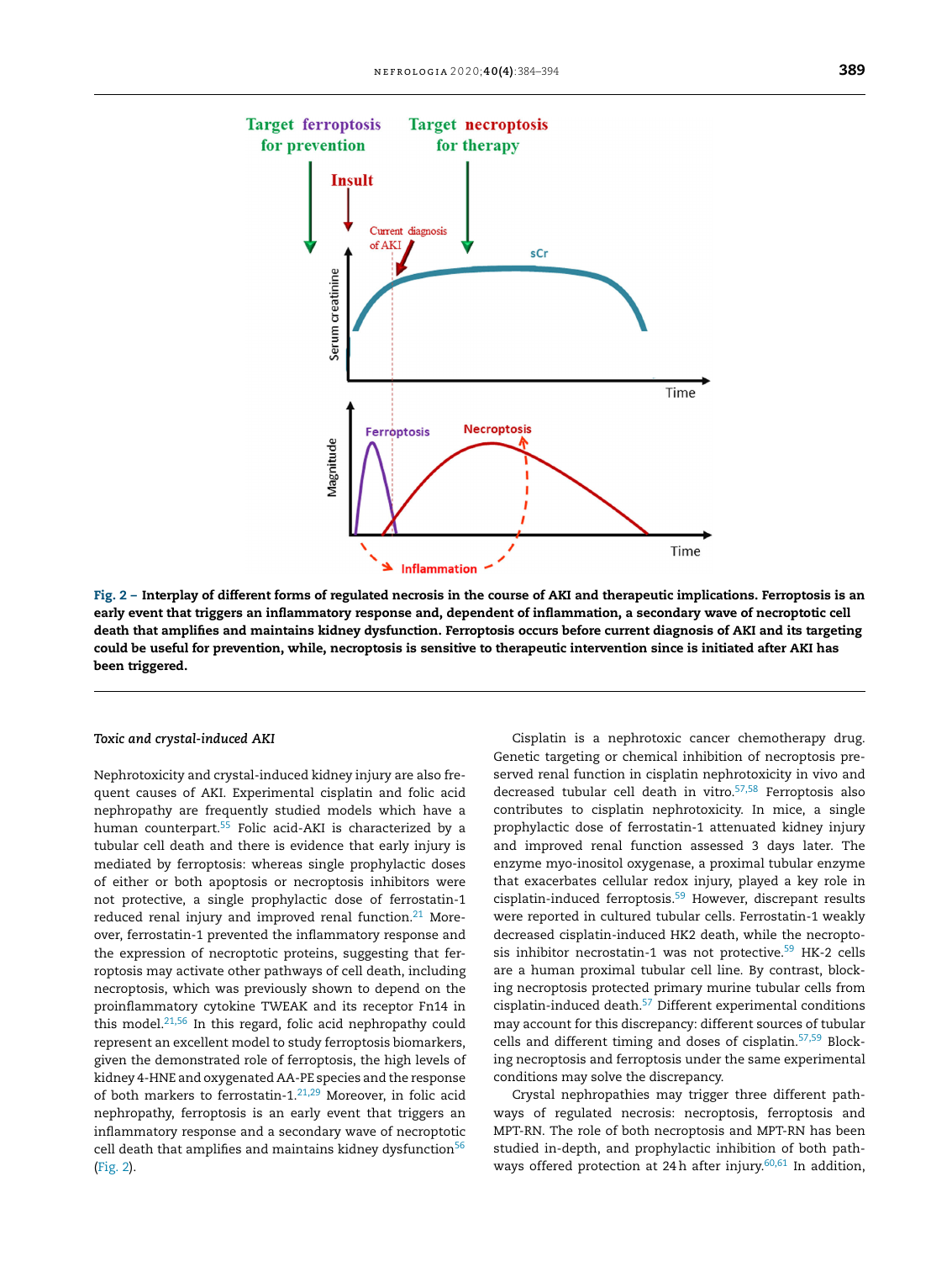the protection offered by prophylactic ferrostatin-1 supports a contribution of ferroptosis. Ferrostatin-1 pretreatment preserved renal function, and decreases tubular injury and inflammation in a murine model of crystal nephropathy. $54$ Dual necroptosis and MPT-RN blockade was more effective than monotherapy, but ferrostatin-1 combinations were not tested.<sup>[61](#page-9-0)</sup>

Heme proteins (hemoglobin and myoglobin) are endogenous nephrotoxic agents released from cells upon intravascular hemolysis or rhabdomyolysis, respectively. Both are freely filtered by glomeruli, and cause tubular cell oxidative stress, inflammation, mitochondria dysfunction, cell death that may be apoptotic in nature, and AKI.<sup>62-66</sup> Ferroptosis also con-tributes to rhabdomyolysis-associated AKI.<sup>[67](#page-9-0)</sup> Although there was evidence of activation of apoptosis and necroptosis pathways in the kidneys during rhabdomyolysis, only ferrostatin-1 reduced oxidative stress, cell death and preserved kidney function, both in vivo and in vitro, whereas no beneficial effects were observed after administration of the pan-caspase inhibitor zVAD or in RIPK3 deficient mice.<sup>[68](#page-9-0)</sup>

Ferroptosis plays a key role in hemoglobin-induced cell death in several cell types. For instance, hemin overload increased oxidative stress, platelet activation and monocyte death, an effect partially prevented by ferrostatin- $1.69,70$  $1.69,70$  Similarly, ferrostatin-1 reduced neuron lipid peroxidation and cell death after hemorrhagic stroke. $71$  However, whether ferroptosis mediates hemoglobin-mediated kidney disease is still unclear. Necrostatin-1 reduced hemin-induced mouse cortical collecting duct cell death while ferrostatin-1 was not protective.<sup>[72](#page-9-0)</sup> However, proximal tubular cells may represent a more appropriate model and in vivo confirmation is needed.

# Chronic kidney disease (CKD)

The potential contribution of ferroptosis to chronic tissue injury was conclusively demonstrated in doxorubicin-induced cardiac injury and fibrosis.<sup>[38](#page-8-0)</sup> Interestingly, doxorubicin, a wellknown inducer of podocyte injury, $73$  also increased renal Ptgs2 mRNA, a putative marker of ferroptosis.<sup>[38](#page-8-0)</sup> Ferroptosis may also contribute to chronic progressive tissue injury during infection. Thus, Pseudomonas aeruginosa lipoxygenase (pLoxA) oxidized host AA-PE to 15-hydroperoxy-AA-PE (15-HOO-AA-PE), and triggered ferroptosis in human bronchial epithelial cells.[74](#page-9-0) However, evidence that regulated necrosis or regulated necrosis-associated molecules contribute to CKD progression relates mainly to necroptosis. Thus, the necroptosis inhibitor necrostatin-1 preserved renal function in rats with subtotal nephrectomy $75$  and decreased kidney inflammation and fibrosis in unilateral ureteral obstruction<sup>[76](#page-10-0)</sup> while targeting necroptosis in myeloid cells reduced NET formation and glomerular injury in experimental ANCA vasculitis.<sup>[77](#page-10-0)</sup> Since synchronized regulated necrosis may promote nephron loss and contribute to the AKI-to-CKD transition and it is triggered by necroptosis and executed by ferroptosis, a combination therapy employing necrostatins and ferrostatins was hypoth-esized to protect from irreversible nephron loss.<sup>[78](#page-10-0)</sup> However, AKI findings should not be directly extrapolated to longterm preservation of renal function and necroptosis targeting

findings may not be directly related to putative ferroptosis targeting findings. While necrostatin-1 aggravated experimental polycystic kidney disease probably by decreasing the loss of cyst wall cells, $79$  ferroptosis was hypothesized to be protective, although the evidence, so far, is indirect. Thus, cyst growth depends on transepithelial chloride secretion, through the chloride channels cystic fibrosis transmembrane conductance regulator (CFTR) and TMEM16A (anoctamin 1). Plasma membrane phospholipid peroxidation activated TMEM16A, and this activation was inhibited by ferrostatin-1 and other compounds.<sup>[80](#page-10-0)</sup> In any case, the putative protective roles of ferroptosis in CKD should be demonstrated in in vivo ferroptosis targeting studies.

# Evidence from human kidney disease

In humans, tubular cell death was the best histopathological correlate of renal dysfunction in the so-called acute tubular necrosis form of AKI.<sup>[81](#page-10-0)</sup> Acute tubular necrosis (a term coined in the 19th century an unrelated to current concepts of cell death modalities) is the most common form of AKI. Despite initial suggestions that apoptosis was a key contributor to human AKI, no apoptosis-targeting therapy is yet in clinical use. By contrast, there is evidence that ferroptotic cell death is a feature of human AKI. Urinary casts in patients with AKI resemble morphologically to ex vivo experiments with isolated tubular segments exposed to erastin. $54$  Additionally, ACSL4 immunostaining was observed in proximal tubules from human kidney biopsies with AKI following kidney transplantation or in thrombotic microangiopathy, but no in normal kidneys.[53](#page-9-0) However, its potential association with severity of injury was not assessed and whether ACSL4 immunostaining actually identifies ferroptotic cells is unclear. Kidney PE-ox levels are increased in experimental folic acid-AKI, where ferroptosis plays a key role, and also the urinary sediment of AKI patients, regardless of AKI cause.<sup>[29](#page-8-0)</sup> Altogether, this information suggests that ferroptosis may occur in human kidney disease, but unraveling its precise role in the course of kidney disease awaits the performance of clinical trials.

# Therapeutic options to interfere with ferroptosis

Preclinical studies have showed that ferroptosis can be successfully modulated in AKI in vivo by different drugs, and in some cases the combined targeting of different regulated necrosis pathways further improved the outcomes. Therefore, approaches to be tested in clinical trials may consist on prophylactic administration of one or several compounds targeting one or several regulated necrosis pathways in high risk situations such as patients undergoing heart surgery or in preservation solutions used for kidney grafts. [Table](#page-4-0) 2 summarizes agents with the potential to inhibit ferroptosis.

Among antioxidant agents, despite ferrostatin-1 successful use as a single dose prophylactic agent in Folic Acid induced  $AKI<sub>1</sub><sup>21</sup>$  $AKI<sub>1</sub><sup>21</sup>$  $AKI<sub>1</sub><sup>21</sup>$  it is very unstable in vivo. Indeed, the more stable analog ferrostatin 16–86 was more effective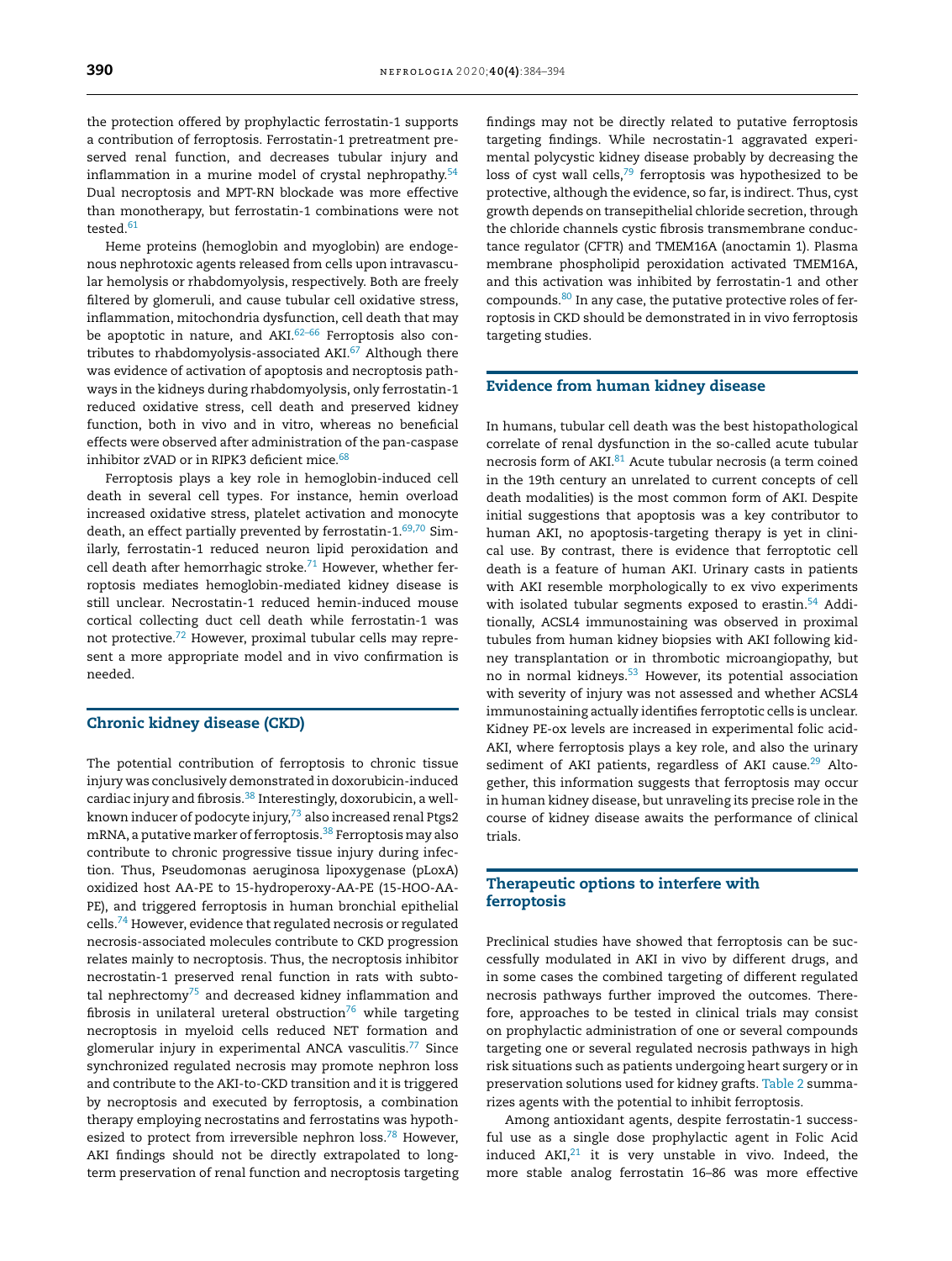<span id="page-7-0"></span>than Fer-1 in experimental kidney IRI. $54$  Another compound named SRS 11–92 was protective ex vivo in isolated renal tubular cells exposed to hypoxia/reoxygenation and iron/hydroxyquinolone.<sup>[82](#page-10-0)</sup> Also, liproxstatin-1 prevented kid-ney injury resulting from inducible GPX4 depletion.<sup>[28](#page-8-0)</sup> Vitamin E and its quinone/hydroquinone metabolites had antiferroptotic activity in mouse striatal cells stimulated with RSL3,<sup>[83](#page-10-0)</sup> and were protective in IRI and cisplatin-AKI although these studies were previous to ferroptosis description and the effect over ferroptosis was not studied. Erastin-induced ferroptosis was reduced by the antioxidant trolox.<sup>7,82</sup>

Additional drugs shown to decrease erastin-induced ferroptosis include ebselen (glutathione peroxidase mimetic) and the MEK inhibitor U0126, $^7$  as well as baicalein which suppressed erastin-mediated GPX-4 degradation in pancreatic cancer.[84](#page-10-0)

Rosiglitazone has ACSL4 inhibitor y effect and prolongs sur-vival in GPX4<sup>-/-</sup> mice.<sup>[31](#page-8-0)</sup> While the drug is no longer available for clinical use for diabetes in Europe due to safety concerns, the short term and even single dose use needed in AKI may be safe. Alternatively, new molecules may be designed based on rosiglitazone structure.

PD146176, a 15 LOX inhibitor prevents cell death in GPX−/<sup>−</sup> mouse embryonic fibroblast and in human fibrosarcoma cells exposed to erastin.<sup>[31,85](#page-8-0)</sup>

Iron chelation prevents ferroptosis and diverse iron chelating strategies were successfully used in experimental heme-associated AKI in the early nineties (e.g. [86\).](#page-10-0) Retrospectively, they may have been interfering with ferroptosis. However, none of them is currently in clinical use. Dose-adjusted deferasirox may be tested. It accumulates in proximal tubular cells, driving iron depletion-induced cell death.<sup>[87](#page-10-0)</sup> Precisely because of this proximal tubular cell tropism, it may be tested at lower doses to induce enough iron depletion to prevent ferroptosis.

# Summary and future perspectives

In summary, ferroptosis is a proinflammatory form of regulated necrosis characterized by lipid peroxidation that may be targeted in vivo by small molecules and genetic manipulation. There is evidence for the occurrence of ferroptosis during AKI and its contribution to the pathogenesis of diverse forms of AKI. Indeed, ferroptosis may be an early event driving the amplification of kidney injury through recruitment of inflammation and other forms of regulated necrosis. Thus, we envision that clinical trials in humans may start by testing whether ferroptosis inhibitors protect from ischemia–reperfusion kidney injury during transplantation: this is a predictable for of AKI that allows ex vivo therapeutic maneuvers. Ex vivo perfusion of the grafts with ferroptosis inhibitors may bypass safety, pharmacokinetics and pharmacodynamics issues inherent to in vivo administration. In this regard, experimentally, the feasibility of protecting from AKI by a single prophylactic dose of ferroptosis inhibitors has been demonstrated. Unmet needs include the availability of ferroptosis inhibitors better suited for in vivo use as well as clarification of the optimal timing of ferroptosis inhibitor therapy and of the role of ferroptosis in CKD.

# Conflict of interests

The authors declare that they have no conflict of interest.

# Acknowledgments

FIS/Fondos FEDER (PI15/00298, CP14/00133, PI16/02057, PI16/01900, PI18/01366), ISCIII-RETIC REDinREN RD016/0009, ERA-PerMed-JTC2018 (KIDNEY ATTACK AC18/00064 and PERSTIGAN AC18/00071), DTS18/00032, Sociedad Española de Nefrología, FRIAT, Comunidad de Madrid en Biomedicina B2017/BMD-3686 CIFRA2-CM. Salary support: ISCIII Miguel Servet and to A.B.S. and M.D.S.-N., B2017/BMD-3686 CIFRA2- CM to M.F.-B. and D.M.-S., ISCIII Sara Borrell to J.M.-M.M., Ramon y Cajal program to J.A.-M., and ISCIII PFIS to M.G.-H.

# **REFERENCES**

- 1. Galluzzi L, Vitale I, Aaronson SA, Abrams JM, Adam D, Agostinis P, et al. Molecular mechanisms of cell death: recommendations of the Nomenclature Committee on Cell Death 2018. Cell Death Differ. 2018;25:486–541, [http://dx.doi.org/10.1038/s41418-017-0012-4](dx.doi.org/10.1038/s41418-017-0012-4).
- 2. Martin-Sanchez D, Poveda J, Fontecha-Barriuso M, Ruiz-Andres O, Sanchez-Niño MD, Ruiz-Ortega M, et al. Targeting of regulated necrosis in kidney disease. Nefrologia. 2018;38:125–35, [http://dx.doi.org/10.1016/j.nefro.2017.04.004](dx.doi.org/10.1016/j.nefro.2017.04.004).
- 3. Linkermann A. Death and fire the concept of necroinflammation. Cell Death Differ. 2019;26:1–3, [http://dx.doi.org/10.1038/s41418-018-0218-0](dx.doi.org/10.1038/s41418-018-0218-0).
- 4. Degterev A, Huang Z, Boyce M, Li Y, Jagtap P, Mizushima N, et al. Chemical inhibitor of nonapoptotic cell death with therapeutic potential for ischemic brain injury. Nat Chem Biol. 2005;1:112–9, [http://dx.doi.org/10.1038/nchembio711.](dx.doi.org/10.1038/nchembio711)
- 5. Fricker M, Tolkovsky AM, Borutaite V, Coleman M, Brown GC. Neuronal Cell Death. Physiol Rev. 2018;98:813–80, [http://dx.doi.org/10.1152/physrev.00011.2017.](dx.doi.org/10.1152/physrev.00011.2017)
- 6. Tan S, Schubert D, Maher P. Oxytosis: a novel form of programmed cell death. Curr Top Med Chem. 2001;1:497–506, [http://dx.doi.org/10.2174/1568026013394741.](dx.doi.org/10.2174/1568026013394741)
- 7. Dixon SJ, Lemberg KM, Lamprecht MR, Skouta R, Zaitsev EM, Gleason CE, et al. Ferroptosis: an iron-dependent form of nonapoptotic cell death. Cell. 2012;149:1060–72, [http://dx.doi.org/10.1016/j.cell.2012.03.042](dx.doi.org/10.1016/j.cell.2012.03.042).
- 8. Lewerenz J, Ates G, Methner A, Conrad M, Maher P. Oxytosis/ferroptosis-(Re-) emerging roles for oxidative stress-dependent non-apoptotic cell death in diseases of the central nervous system. Front Neurosci. 2018;12, [http://dx.doi.org/10.3389/fnins.2018.00214.](dx.doi.org/10.3389/fnins.2018.00214)
- 9. [Cookson](http://refhub.elsevier.com/S0211-6995(20)30052-7/sbref0510) [BT,](http://refhub.elsevier.com/S0211-6995(20)30052-7/sbref0510) [Brennan](http://refhub.elsevier.com/S0211-6995(20)30052-7/sbref0510) [MA.](http://refhub.elsevier.com/S0211-6995(20)30052-7/sbref0510) [Pro-inflammatory](http://refhub.elsevier.com/S0211-6995(20)30052-7/sbref0510) [programmed](http://refhub.elsevier.com/S0211-6995(20)30052-7/sbref0510) [cell](http://refhub.elsevier.com/S0211-6995(20)30052-7/sbref0510) [death.](http://refhub.elsevier.com/S0211-6995(20)30052-7/sbref0510) [Trends](http://refhub.elsevier.com/S0211-6995(20)30052-7/sbref0510) [Microbiol.](http://refhub.elsevier.com/S0211-6995(20)30052-7/sbref0510) [2001;9:113–4.](http://refhub.elsevier.com/S0211-6995(20)30052-7/sbref0510)
- 10. Tang D, Kang R, Berghe TV, Vandenabeele P, Kroemer G. The molecular machinery of regulated cell death. Cell Res. 2019;29:347–64, [http://dx.doi.org/10.1038/s41422-019-0164-5.](dx.doi.org/10.1038/s41422-019-0164-5)
- 11. Boe DM, Curtis BJ, Chen MM, Ippolito JA, Kovacs EJ. Extracellular traps and macrophages: new roles for the versatile phagocyte. J Leukoc Biol. 2015;97:1023–35, [http://dx.doi.org/10.1189/jlb.4RI1014-521R.](dx.doi.org/10.1189/jlb.4RI1014-521R)
- 12. Yousefi S, Stojkov D, Germic N, Simon D, Wang X, Banarafa C, et al. Untangling "NETosis" from NETs. Eur J Immunol. 2019;49:221–7, [http://dx.doi.org/10.1002/eji.201747053](dx.doi.org/10.1002/eji.201747053).
- 13. Yipp BG, Petri B, Salina D, Jenne CN, Scott BNV, Zbytnuik LD, et al. Infection-induced NETosis is a dynamic process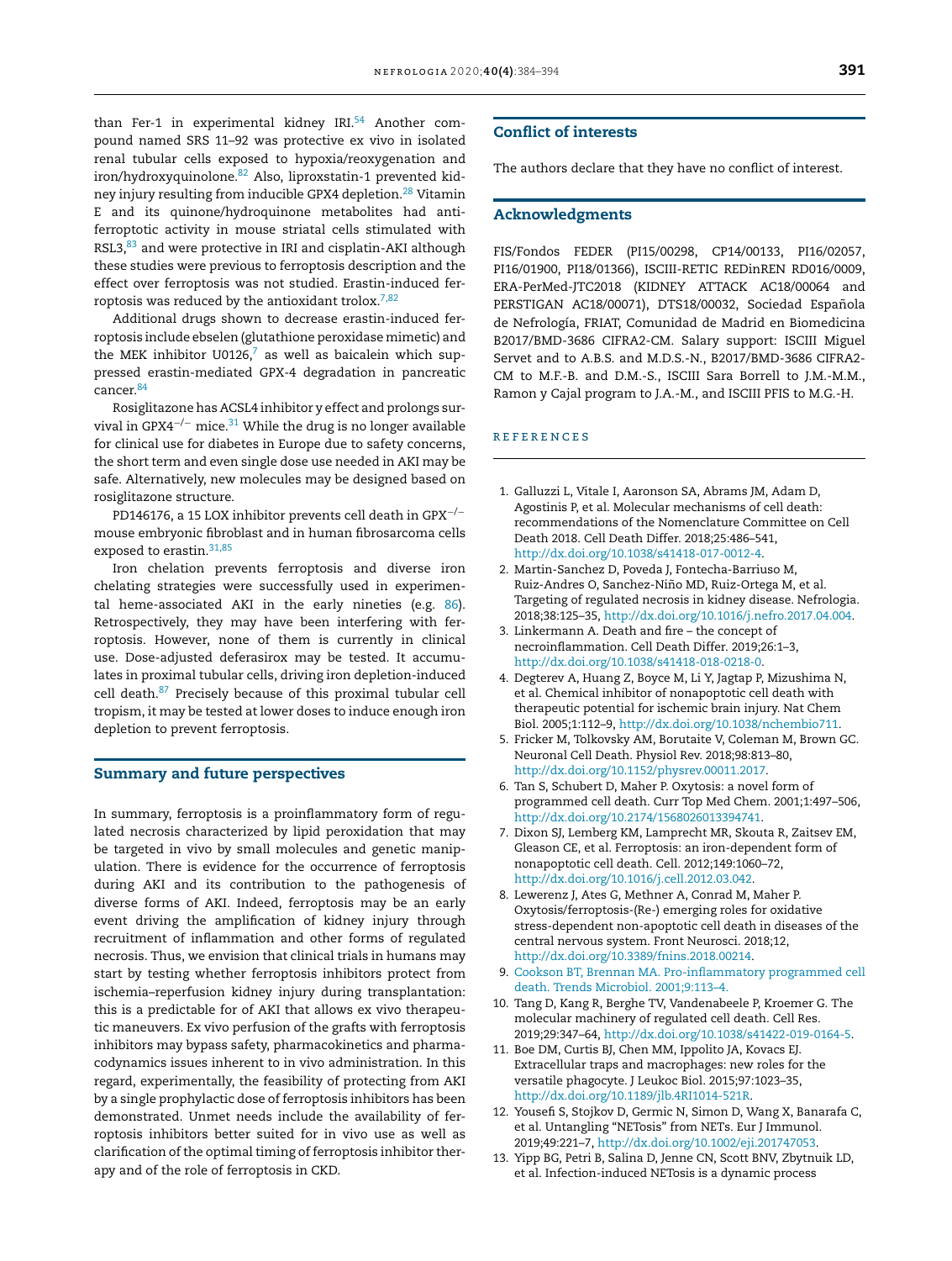<span id="page-8-0"></span>involving neutrophil multitasking in vivo. Nat Med. 2012;18:1386–93, [http://dx.doi.org/10.1038/nm.2847.](dx.doi.org/10.1038/nm.2847)

- 14. Sollberger G, Tilley DO, Zychlinsky A. Neutrophil extracellular traps: the biology of chromatin externalization. Dev Cell. 2018;44:542–53, [http://dx.doi.org/10.1016/j.devcel.2018.01.019.](dx.doi.org/10.1016/j.devcel.2018.01.019)
- 15. Frangou E, Vassilopoulos D, Boletis J, Boumpas DT. An emerging role of neutrophils and NETosis in chronic inflammation and fibrosis in systemic lupus erythematosus (SLE) and ANCA-associated vasculitides (AAV): implications for the pathogenesis and treatment. Autoimmun Rev. 2019;18:751–60, [http://dx.doi.org/10.1016/j.autrev.2019.06.011](dx.doi.org/10.1016/j.autrev.2019.06.011).
- 16. Doster RS, Rogers LM, Gaddy JA, Aronoff DM. Macrophage extracellular traps: a scoping review. J Innate Immun. 2018;10:3–13, [http://dx.doi.org/10.1159/000480373](dx.doi.org/10.1159/000480373).
- 17. Gao M, Yi J, Zhu J, Minikes AM, Monian P, Thompson CB, et al. Role of mitochondria in ferroptosis. Mol Cell. 2019;73:354–63, [http://dx.doi.org/10.1016/j.molcel.2018.10.042](dx.doi.org/10.1016/j.molcel.2018.10.042), e353.
- 18. Lee YS, Lee DH, Choudry HA, Bartlett DL, Lee YJ. Ferroptosis-induced endoplasmic reticulum stress: cross-talk between ferroptosis and apoptosis. Mol Cancer Res. 2018;16:1073–6,

[http://dx.doi.org/10.1158/1541-7786.MCR-18-0055.](dx.doi.org/10.1158/1541-7786.MCR-18-0055)

- 19. Hirayama T, Miki A, Nagasawa H. Organelle-specific analysis of labile Fe(ii) during ferroptosis by using a cocktail of various colour organelle-targeted fluorescent probes. Metallomics. 2019;11:111–7, [http://dx.doi.org/10.1039/c8mt00212f](dx.doi.org/10.1039/c8mt00212f).
- 20. Xie Y, Hou W, Song X, Yu Y, Huang J, Sun X, et al. Ferroptosis: process and function. Cell Death Differ. 2016;23:369–79, [http://dx.doi.org/10.1038/cdd.2015.158](dx.doi.org/10.1038/cdd.2015.158).
- 21. Martin-Sanchez D, Ruiz-Andres O, Poveda J, Carrasco S, Cannata-Ortiz P, Sanchez-Nino˜ MD, et al. Ferroptosis, but not necroptosis, is important in nephrotoxic folic acid-induced AKI. J Am Soc Nephrol. 2017;28:218–29, [http://dx.doi.org/10.1681/ASN.2015121376](dx.doi.org/10.1681/ASN.2015121376).
- 22. Stockwell BR, Friedmann-Angeli JP, Bayir H, Bush AI, Conrad M, Dixon SJ, et al. Ferroptosis: a regulated cell death nexus linking metabolism, redox biology, and disease. Cell. 2017;171:273–85, [http://dx.doi.org/10.1016/j.cell.2017.09.021](dx.doi.org/10.1016/j.cell.2017.09.021).
- 23. Gao M, Monian P, Quadri N, Ramasamy R, Jiang X. Glutaminolysis and transferrin regulate ferroptosis. Mol Cell. 2015;59:298–308, [http://dx.doi.org/10.1016/j.molcel.2015.06.011](dx.doi.org/10.1016/j.molcel.2015.06.011).
- 24. Hayano M, Yang WS, Corn CK, Pagano NC, Stockwell BR. Loss of cysteinyl-tRNA synthetase (CARS) induces the transsulfuration pathway and inhibits ferroptosis induced by cystine deprivation. Cell Death Differ. 2016;23:270–8, [http://dx.doi.org/10.1038/cdd.2015.93](dx.doi.org/10.1038/cdd.2015.93).
- 25. Sun Y, Zheng Y, Wang C, Liu Y. Glutathione depletion induces ferroptosis, autophagy, and premature cell senescence in retinal pigment epithelial cells. Cell Death Dis. 2018;9:753, [http://dx.doi.org/10.1038/s41419-018-0794-4.](dx.doi.org/10.1038/s41419-018-0794-4)
- 26. Yang WS, SriRamaratnam R, Welsch ME, Shimada K, Skouta R, Viswanathan VS, et al. Regulation of ferroptotic cancer cell death by GPX4. Cell. 2014;156:317–31, [http://dx.doi.org/10.1016/j.cell.2013.12.010](dx.doi.org/10.1016/j.cell.2013.12.010).
- 27. Gaschler MM, Andia AA, Liu H, Csuka JM, Hurlocker B, Vaiana CA, et al. FINO. Nat Chem Biol. 2018;14:507–15, [http://dx.doi.org/10.1038/s41589-018-0031-6.](dx.doi.org/10.1038/s41589-018-0031-6)
- 28. Friedmann Angeli JP, Schneider M, Proneth B, Tyurina YY, Tyurin VA, Hammond VJ, et al. Inactivation of the ferroptosis regulator Gpx4 triggers acute renal failure in mice. Nat Cell Biol. 2014;16:1180–91, [http://dx.doi.org/10.1038/ncb3064](dx.doi.org/10.1038/ncb3064).
- 29. Wenzel SE, Tyurina YY, Zhao J, St. Croix CM, Dar HH, Mao G, et al. PEBP1 wardens ferroptosis by enabling lipoxygenase generation of lipid death signals. Cell. 2017;171:628–41, [http://dx.doi.org/10.1016/j.cell.2017.09.044](dx.doi.org/10.1016/j.cell.2017.09.044), e626.
- 30. Kagan VE, Mao G, Qu F, Friedmann-Angeli JP, Doll S, St. Croix C, et al. Oxidized arachidonic and adrenic PEs navigate cells

to ferroptosis. Nat Chem Biol. 2017;13:81–90, [http://dx.doi.org/10.1038/nchembio.2238.](dx.doi.org/10.1038/nchembio.2238)

- 31. Doll S, Proneth B, Tyurina YY, Panzillus E, Kobayashi S, Ingold I, et al. ACSL4 dictates ferroptosis sensitivity by shaping cellular lipid composition. Nat Chem Biol. 2017;13:91–8, [http://dx.doi.org/10.1038/nchembio.2239.](dx.doi.org/10.1038/nchembio.2239)
- 32. Li Y, Feng D, Wang Z, Zhao Y, Sun R, Tian D, et al. Ischemia-induced ACSL4 activation contributes to ferroptosis-mediated tissue injury in intestinal ischemia/reperfusion. Cell Death Differ. 2019, [http://dx.doi.org/10.1038/s41418-019-0299-4.](dx.doi.org/10.1038/s41418-019-0299-4)
- 33. Feng H, Stockwell BR. Unsolved mysteries: how does lipid peroxidation cause ferroptosis? PLoS Biol. 2018;16:e2006203, [http://dx.doi.org/10.1371/journal.pbio.2006203](dx.doi.org/10.1371/journal.pbio.2006203).
- 34. Doll S, Conrad M. Iron and ferroptosis: a still ill-defined liaison. IUBMB Life. 2017;69:423–34, [http://dx.doi.org/10.1002/iub.1616.](dx.doi.org/10.1002/iub.1616)
- 35. Dufrusine B, Di Francesco A, Oddi S, Scipioni L, Angelucci CB, D'Addario C, et al. Iron-dependent trafficking of 5-lipoxygenase and impact on human macrophage activation. Front Immunol. 2019;10:1347, [http://dx.doi.org/10.3389/fimmu.2019.01347.](dx.doi.org/10.3389/fimmu.2019.01347)
- 36. Raedschelders K, Ansley DM, Chen DD. The cellular and molecular origin of reactive oxygen species generation during myocardial ischemia and reperfusion. Pharmacol Ther. 2012;133:230–55, [http://dx.doi.org/10.1016/j.pharmthera.2011.11.004.](dx.doi.org/10.1016/j.pharmthera.2011.11.004)
- 37. Chang HC, Wu R, Shang M, Sato T, Chen C, Shapiro JS, et al. Reduction in mitochondrial iron alleviates cardiac damage during injury. EMBO Mol Med. 2016;8:247–67, [http://dx.doi.org/10.15252/emmm.201505748.](dx.doi.org/10.15252/emmm.201505748)
- 38. Fang X, Wang H, Han D, Xie E, Yang X, Wei J, et al. Ferroptosis as a target for protection against cardiomyopathy. Proc Natl Acad Sci U S A. 2019;116:2672–80, [http://dx.doi.org/10.1073/pnas.1821022116](dx.doi.org/10.1073/pnas.1821022116).
- 39. Chen X, Xu S, Zhao C, Liu B. Role of TLR4/NADPH oxidase 4 pathway in promoting cell death through autophagy and ferroptosis during heart failure. Biochem Biophys Res Commun. 2019;516:37–43, [http://dx.doi.org/10.1016/j.bbrc.2019.06.015.](dx.doi.org/10.1016/j.bbrc.2019.06.015)
- 40. Yoshida M, Minagawa S, Araya J, Sakamoto T, Hara H, Tsubouchi K, et al. Involvement of cigarette smoke-induced epithelial cell ferroptosis in COPD pathogenesis. Nat Commun. 2019;10:3145, [http://dx.doi.org/10.1038/s41467-019-10991-7.](dx.doi.org/10.1038/s41467-019-10991-7)
- 41. Wang H, An P, Xie E, Wu Q, Fang X, Gao H, et al. Characterization of ferroptosis in murine models of hemochromatosis. Hepatology. 2017;66:449–65, [http://dx.doi.org/10.1002/hep.29117](dx.doi.org/10.1002/hep.29117).
- 42. Tsurusaki S, Tsuchiya Y, Koumura T, Nakasone M, Sakamoto T, Matsouka M, et al. Hepatic ferroptosis plays an important role as the trigger for initiating inflammation in nonalcoholic steatohepatitis. Cell Death Dis. 2019;10:449, [http://dx.doi.org/10.1038/s41419-019-1678-y.](dx.doi.org/10.1038/s41419-019-1678-y)
- 43. Wu JR, Tuo QZ, Lei P. Ferroptosis, a recent defined form of critical cell death in neurological disorders. J Mol Neurosci. 2018;66:197–206, [http://dx.doi.org/10.1007/s12031-](dx.doi.org/10.1007/s12031-018-1155-6) [018-1155-6](dx.doi.org/10.1007/s12031-018-1155-6).
- 44. Ayton S, Lei P, Hare DJ, Duce JA, George JL, Adlar PA, et al. Parkinson's disease iron deposition caused by nitric oxide-induced loss of  $\beta$ -amyloid precursor protein. J Neurosci. 2015;35:3591–7, [http://dx.doi.org/10.1523/JNEUROSCI.3439-14.2015](dx.doi.org/10.1523/JNEUROSCI.3439-14.2015).
- 45. Yamamoto A, Shin RW, Hasegawa K, Naiki H, Sato H, Yoshimasu F, et al. Iron (III) induces aggregation of hyperphosphorylated tau and its reduction to iron (II) reverses the aggregation: implications in the formation of neurofibrillary tangles of Alzheimer's disease. J Neurochem.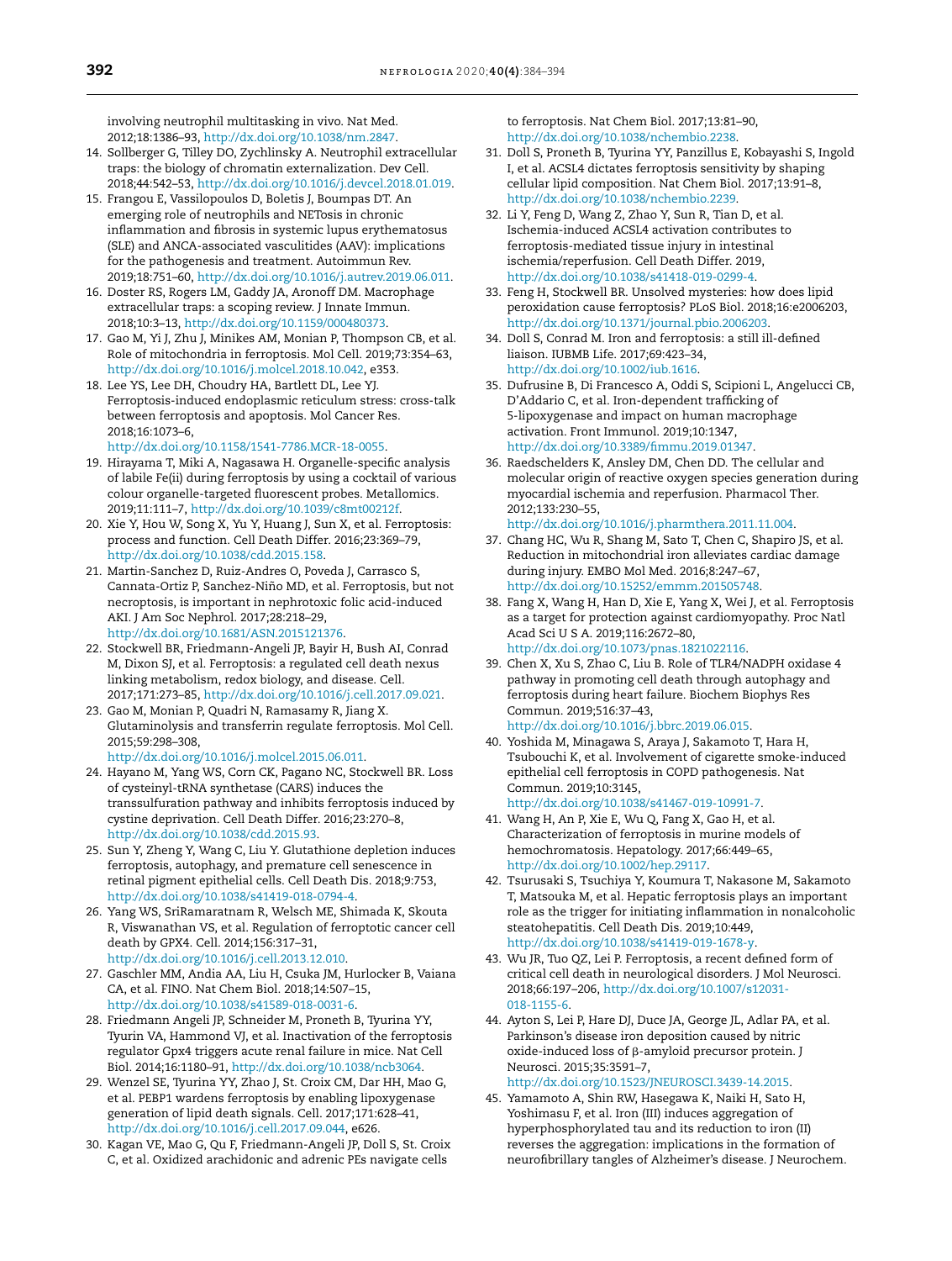<span id="page-9-0"></span>2002;82:1137–47,

[http://dx.doi.org/10.1046/j.1471-4159.2002.t01-1-01061.x](dx.doi.org/10.1046/j.1471-4159.2002.t01-1-01061.x).

- 46. Lane DJR, Ayton S, Bush AI. Iron and Alzheimer's disease: an update on emerging mechanisms. J Alzheimers Dis. 2018;64:S379–95, [http://dx.doi.org/10.3233/JAD-179944.](dx.doi.org/10.3233/JAD-179944)
- 47. Singh M, Dang TN, Arseneault M, Ramassamy C. Role of by-products of lipid oxidation in Alzheimer's disease brain: a focus on acrolein. J Alzheimers Dis. 2010;21:741–56, [http://dx.doi.org/10.3233/JAD-2010-100405](dx.doi.org/10.3233/JAD-2010-100405).
- 48. Chen CM, Wu YR, Cheng ML, Liu JL, Lee YM, Lee PW, et al. Increased oxidative damage and mitochondrial abnormalities in the peripheral blood of Huntington's disease patients. Biochem Biophys Res Commun. 2007;359:335–40, [http://dx.doi.org/10.1016/j.bbrc.2007.05.093](dx.doi.org/10.1016/j.bbrc.2007.05.093).
- 49. Garcia SC, Grotto D, Bulcao RP, Moro AM, Roehrs M, Valentini J, et al. Evaluation of lipid damage related to pathological and physiological conditions. Drug Chem Toxicol. 2013;36:306–12, [http://dx.doi.org/10.3109/01480545.2012.720989](dx.doi.org/10.3109/01480545.2012.720989).
- 50. Bonet-Ponce L, Saez-Atienzar S, da Casa C, Sancho-Pelluz J, Barcia JM, Martinez-Gil N, et al. Rotenone induces the formation of 4-hydroxynonenal aggresomes role of ROS-mediated tubulin hyperacetylation and autophagic flux disruption. Mol Neurobiol. 2016;53:6194–208, [http://dx.doi.org/10.1007/s12035-015-9509-3](dx.doi.org/10.1007/s12035-015-9509-3).
- 51. Zhang Y, Sano M, Shinmura K, Tamaki K, Katsumata Y, Matsuhashi T, et al. 4-Hydroxy-2-nonenal protects against cardiac ischemia–reperfusion injury via the Nrf2-dependent pathway. J Mol Cell Cardiol. 2010;49:576–86, [http://dx.doi.org/10.1016/j.yjmcc.2010.05.011](dx.doi.org/10.1016/j.yjmcc.2010.05.011).
- 52. Devos D, Moreau C, Kyheng M, Garçon G, Rolland AS, Blasco H, et al. A ferroptosis-based panel of prognostic biomarkers for amyotrophic lateral sclerosis. Sci Rep. 2019;9:2918, [http://dx.doi.org/10.1038/s41598-019-39739-5](dx.doi.org/10.1038/s41598-019-39739-5).
- 53. Müller T, Dewitz C, Schmitz J, Schöder AS, Bräsen JH, Stockwell BR, et al. Necroptosis and ferroptosis are alternative cell death pathways that operate in acute kidney failure. Cell Mol Life Sci. 2017;74:3631–45, [http://dx.doi.org/10.1007/s00018-017-2547-4](dx.doi.org/10.1007/s00018-017-2547-4).
- 54. Linkermann A, Skouta R, Himmerkus N, Mulay SR, Dewitz C, De Zen F, et al. Synchronized renal tubular cell death involves ferroptosis. Proc Natl Acad Sci U S A. 2014;111:16836–41, [http://dx.doi.org/10.1073/pnas.1415518111.](dx.doi.org/10.1073/pnas.1415518111)
- 55. [Metz-Kurschel](http://refhub.elsevier.com/S0211-6995(20)30052-7/sbref0740) [U,](http://refhub.elsevier.com/S0211-6995(20)30052-7/sbref0740) [Kurschel](http://refhub.elsevier.com/S0211-6995(20)30052-7/sbref0740) [E,](http://refhub.elsevier.com/S0211-6995(20)30052-7/sbref0740) [Wagner](http://refhub.elsevier.com/S0211-6995(20)30052-7/sbref0740) [K,](http://refhub.elsevier.com/S0211-6995(20)30052-7/sbref0740) [Aulbert](http://refhub.elsevier.com/S0211-6995(20)30052-7/sbref0740) [E,](http://refhub.elsevier.com/S0211-6995(20)30052-7/sbref0740) [Graben](http://refhub.elsevier.com/S0211-6995(20)30052-7/sbref0740) [N,](http://refhub.elsevier.com/S0211-6995(20)30052-7/sbref0740) [Philipp](http://refhub.elsevier.com/S0211-6995(20)30052-7/sbref0740) [TAT](http://refhub.elsevier.com/S0211-6995(20)30052-7/sbref0740) [Folate](http://refhub.elsevier.com/S0211-6995(20)30052-7/sbref0740) [nephropathy](http://refhub.elsevier.com/S0211-6995(20)30052-7/sbref0740) [occurring](http://refhub.elsevier.com/S0211-6995(20)30052-7/sbref0740) [during](http://refhub.elsevier.com/S0211-6995(20)30052-7/sbref0740) [cytotoxic](http://refhub.elsevier.com/S0211-6995(20)30052-7/sbref0740) [chemotherapy](http://refhub.elsevier.com/S0211-6995(20)30052-7/sbref0740) [with](http://refhub.elsevier.com/S0211-6995(20)30052-7/sbref0740) [high-dose](http://refhub.elsevier.com/S0211-6995(20)30052-7/sbref0740) [folinic](http://refhub.elsevier.com/S0211-6995(20)30052-7/sbref0740) [acid](http://refhub.elsevier.com/S0211-6995(20)30052-7/sbref0740) [and](http://refhub.elsevier.com/S0211-6995(20)30052-7/sbref0740) [5-fluorouracil.](http://refhub.elsevier.com/S0211-6995(20)30052-7/sbref0740) [Ren](http://refhub.elsevier.com/S0211-6995(20)30052-7/sbref0740) [Fail.](http://refhub.elsevier.com/S0211-6995(20)30052-7/sbref0740) [1990;12:93](http://refhub.elsevier.com/S0211-6995(20)30052-7/sbref0740)–[7.](http://refhub.elsevier.com/S0211-6995(20)30052-7/sbref0740)
- 56. Martin-Sanchez D, Fontecha-Barriuso M, Carrasco S, Sanchez-Niño MD, von Mässenhausen A, Linkermann A, et al. TWEAK and RIPK1 mediate a second wave of cell death during AKI. Proc Natl Acad Sci U S A. 2018;115:4182–7, [http://dx.doi.org/10.1073/pnas.1716578115.](dx.doi.org/10.1073/pnas.1716578115)
- 57. Xu Y, Ma H, Shao J, Wu J, Zhou L, Zhang Z, et al. A role for tubular necroptosis in cisplatin-induced AKI. J Am Soc Nephrol. 2015;26:2647–58, [http://dx.doi.org/10.1681/ASN.2014080741.](dx.doi.org/10.1681/ASN.2014080741)
- 58. Linkermann A, Bräsen JH, Darding M, Jin MK, Sanz AB, Heller JO, et al. Two independent pathways of regulated necrosis mediate ischemia–reperfusion injury. Proc Natl Acad Sci U S A. 2013;110:12024–9,

[http://dx.doi.org/10.1073/pnas.1305538110.](dx.doi.org/10.1073/pnas.1305538110)

- 59. Deng F, Sharma I, Dai Y, Yang M, Kanwar YS. Myo-inositol oxygenase expression profile modulates pathogenic ferroptosis in the renal proximal tubule. J Clin Invest. 2019, [http://dx.doi.org/10.1172/JCI129903](dx.doi.org/10.1172/JCI129903).
- 60. Mulay SR, Desai J, Kumar SV, Eberhard JN, Thomasova D, Romoli S, et al. Cytotoxicity of crystals involves RIPK3-MLKL-mediated necroptosis. Nat Commun. 2016;7:10274, [http://dx.doi.org/10.1038/ncomms10274.](dx.doi.org/10.1038/ncomms10274)
- 61. Mulay SR, Honarpisheh MM, Foresto-Neto O, Shi C, Desai J, Zhao ZB, et al. Mitochondria permeability transition versus necroptosis in oxalate-induced AKI. J Am Soc Nephrol. 2019, [http://dx.doi.org/10.1681/ASN.2018121218.](dx.doi.org/10.1681/ASN.2018121218)
- 62. Kim JH, Lee SS, Jung MH, Yeo HD, Kim HJ, Yang JI, et al. N-acetylcysteine attenuates glycerol-induced acute kidney injury by regulating MAPKs and Bcl-2 family proteins. Nephrol Dial Transplant. 2010;25:1435–43, [http://dx.doi.org/10.1093/ndt/gfp659.](dx.doi.org/10.1093/ndt/gfp659)
- 63. Moreno JA, Martín-Cleary C, Gutiérrez E, Toldos O, Blanco-Colio LM, Praga M, et al. AKI associated with macroscopic glomerular hematuria: clinical and pathophysiologic consequences. Clin J Am Soc Nephrol. 2012;7:175–84, [http://dx.doi.org/10.2215/CJN.01970211](dx.doi.org/10.2215/CJN.01970211).
- 64. Gonzalez-Michaca L, Farrugia G, Croatt AJ, Alam J, Nath KA. Heme: a determinant of life and death in renal tubular epithelial cells. Am J Physiol Renal Physiol. 2004;286:F370–7, [http://dx.doi.org/10.1152/ajprenal.00300.2003](dx.doi.org/10.1152/ajprenal.00300.2003).
- 65. Panizo N, Rubio-Navarro A, Amaro-Villalobos JM, Egido J, Moreno JA. Molecular mechanisms and novel therapeutic approaches to rhabdomyolysis-induced acute kidney injury. Kidney Blood Press Res. 2015;40:520–32, [http://dx.doi.org/10.1159/000368528.](dx.doi.org/10.1159/000368528)
- 66. Plotnikov EY, Chupyrkina AA, Pevzner IB, Isaev NK, Zorov DB. Myoglobin causes oxidative stress, increase of NO production and dysfunction of kidney's mitochondria. Biochim Biophys Acta. 2009;1792:796–803,
- [http://dx.doi.org/10.1016/j.bbadis.2009.06.005](dx.doi.org/10.1016/j.bbadis.2009.06.005). 67. Guerrero-Hue M, García-Caballero C, Palomino-Antolín A, Rubio-Navarro A, Vázquez-Carballo C, Herencia C, et al. Curcumin reduces renal damage associated with rhabdomyolysis by decreasing ferroptosis-mediated cell death. FASEB J. 2019;33:8961–75, [http://dx.doi.org/10.1096/fj.201900077R.](dx.doi.org/10.1096/fj.201900077R)
- 68. Homsi E, Andreazzi DD, Faria JB, Janino P. TNF-α-mediated cardiorenal injury after rhabdomyolysis in rats. Am J Physiol Renal Physiol. 2015;308:F1259–67, [http://dx.doi.org/10.1152/ajprenal.00311.2014](dx.doi.org/10.1152/ajprenal.00311.2014).
- 69. NaveenKumar SK, SharathBabu BN, Hemshekhar M, Kemparaju K, Girish KS, Mugesh GAT The role of reactive oxygen species and ferroptosis in heme-mediated activation of human platelets. ACS Chem Biol. 2018;13:1996–2002, [http://dx.doi.org/10.1021/acschembio.8b00458](dx.doi.org/10.1021/acschembio.8b00458).
- 70. Imoto S, Kono M, Suzuki T, Shibuya Y, Sawamura T, Mizokoshi Y, et al. Haemin-induced cell death in human monocytic cells is consistent with ferroptosis. Transfus Apher Sci. 2018;57:524–31, [http://dx.doi.org/10.1016/j.transci.2018.05.028](dx.doi.org/10.1016/j.transci.2018.05.028).
- 71. Zille M, Karuppagounder SS, Chen Y, Gough PJ, Bertin J, Finger J, et al. Neuronal death after hemorrhagic stroke in vitro and in vivo shares features of ferroptosis and necroptosis. Stroke. 2017;48:1033–43,
	- [http://dx.doi.org/10.1161/STROKEAHA.116.015609](dx.doi.org/10.1161/STROKEAHA.116.015609).
- 72. van Swelm RPL, Vos M, Verhoeven F, Thévenod F, Swinkels DW. Endogenous hepcidin synthesis protects the distal nephron against hemin and hemoglobin mediated necroptosis. Cell Death Dis. 2018;9:550, [http://dx.doi.org/10.1038/s41419-018-0568-z](dx.doi.org/10.1038/s41419-018-0568-z).
- 73. [Gómez-Chiarri](http://refhub.elsevier.com/S0211-6995(20)30052-7/sbref0830) [M,](http://refhub.elsevier.com/S0211-6995(20)30052-7/sbref0830) [Ortiz](http://refhub.elsevier.com/S0211-6995(20)30052-7/sbref0830) [A,](http://refhub.elsevier.com/S0211-6995(20)30052-7/sbref0830) [González-Cuadrado](http://refhub.elsevier.com/S0211-6995(20)30052-7/sbref0830) [S,](http://refhub.elsevier.com/S0211-6995(20)30052-7/sbref0830) [Serón](http://refhub.elsevier.com/S0211-6995(20)30052-7/sbref0830) [D,](http://refhub.elsevier.com/S0211-6995(20)30052-7/sbref0830) [Emancipator](http://refhub.elsevier.com/S0211-6995(20)30052-7/sbref0830) [SN,](http://refhub.elsevier.com/S0211-6995(20)30052-7/sbref0830) [Hamilton](http://refhub.elsevier.com/S0211-6995(20)30052-7/sbref0830) [TA,](http://refhub.elsevier.com/S0211-6995(20)30052-7/sbref0830) [et](http://refhub.elsevier.com/S0211-6995(20)30052-7/sbref0830) [al.](http://refhub.elsevier.com/S0211-6995(20)30052-7/sbref0830) [Interferon-inducible](http://refhub.elsevier.com/S0211-6995(20)30052-7/sbref0830) [protein-10](http://refhub.elsevier.com/S0211-6995(20)30052-7/sbref0830) [is](http://refhub.elsevier.com/S0211-6995(20)30052-7/sbref0830) [highly](http://refhub.elsevier.com/S0211-6995(20)30052-7/sbref0830) [expressed](http://refhub.elsevier.com/S0211-6995(20)30052-7/sbref0830) [in](http://refhub.elsevier.com/S0211-6995(20)30052-7/sbref0830) [rats](http://refhub.elsevier.com/S0211-6995(20)30052-7/sbref0830) [with](http://refhub.elsevier.com/S0211-6995(20)30052-7/sbref0830) [experimental](http://refhub.elsevier.com/S0211-6995(20)30052-7/sbref0830) [nephrosis.](http://refhub.elsevier.com/S0211-6995(20)30052-7/sbref0830) [Am](http://refhub.elsevier.com/S0211-6995(20)30052-7/sbref0830) [J](http://refhub.elsevier.com/S0211-6995(20)30052-7/sbref0830) [Pathol.](http://refhub.elsevier.com/S0211-6995(20)30052-7/sbref0830) [1996;148:301–11.](http://refhub.elsevier.com/S0211-6995(20)30052-7/sbref0830)
- 74. Dar HH, Tyurina YY, Mikulska-Ruminska K, Shrivastava I, Ting HC, Tyurin VA, et al. *Pseudomonas aeruginosa* utilizes host polyunsaturated phosphatidylethanolamines to trigger theft-ferroptosis in bronchial epithelium. J Clin Invest. 2018;128:4639–53, [http://dx.doi.org/10.1172/JCI99490](dx.doi.org/10.1172/JCI99490).
- 75. Zhu Y, Cui H, Xia Y, Gan H. RIPK3-mediated necroptosis and apoptosis contributes to renal tubular cell progressive loss